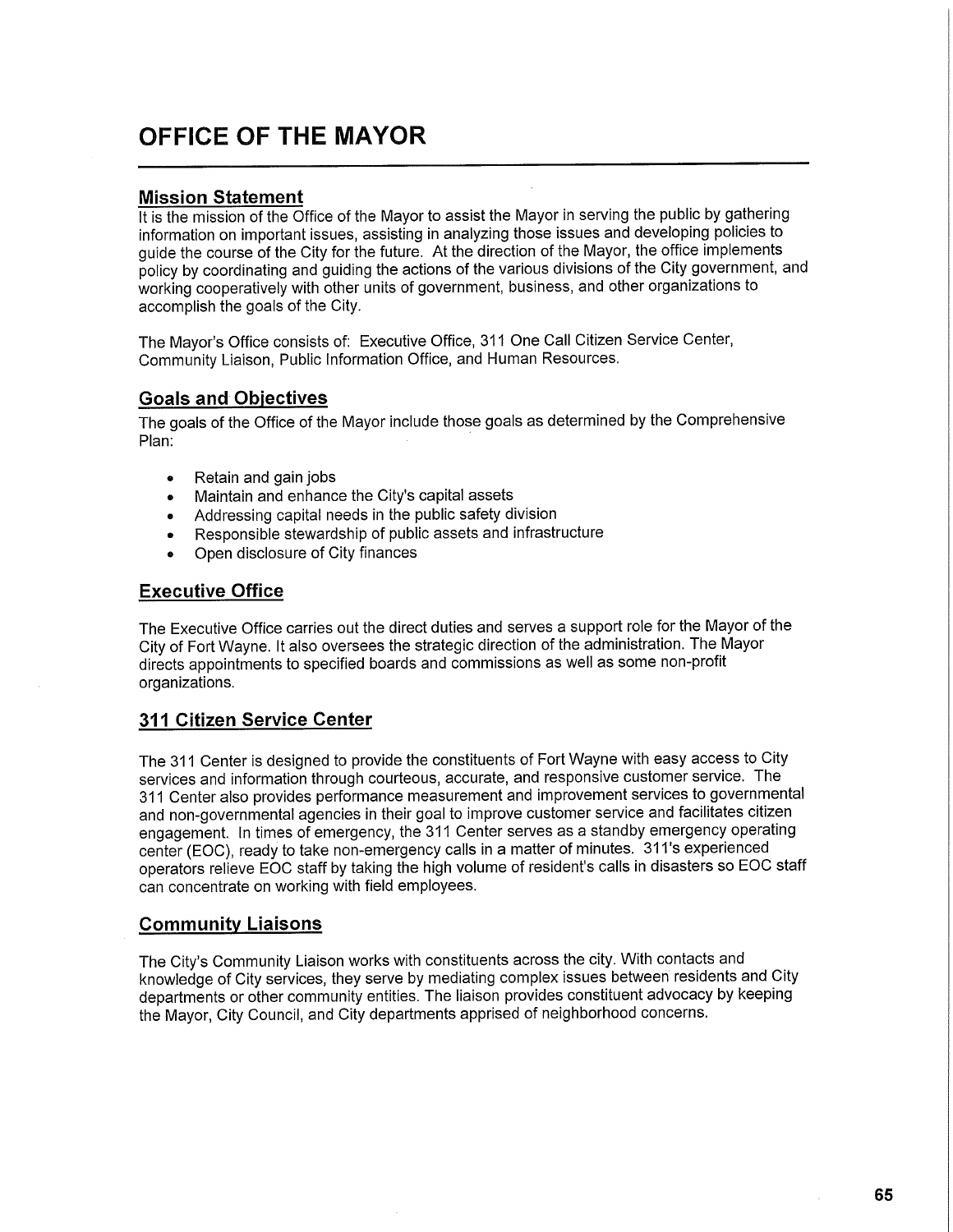## **Public Information Office**

The Public Information Office provides accurate information about City administrative policies, services, programs, events and matters of public interest to a variety of audiences, including media, taxpayers, City Council, community partners, other units of government, neighborhood leaders, City employees and state/national groups. The Office distributes content electronically to local, statewide and niche/specialty newspapers and publications, radio stations, television news outlets and other media to provide the public with pertinent information, especially in times of emergencies.

Public Information supports City divisions and departments to help effectively communicate information about City government to media through news releases and press conferences and the public. They are tasked with taking complex and specialized subject matter and synthesizing it into easily understandable content.

### **Human Resources**

The goal of the Human Resources Department is to provide services efficiently to employees, applicants, and the public at the least cost to the City's taxpayers. Services include the facilitation of positive employee and labor relations, employee communications, benefits administration, training and counseling; employee recordkeeping; classification of employee positions; policy and procedure development; union contract negotiations, interpretations and enforcement; recruiting; and testing of applicants.